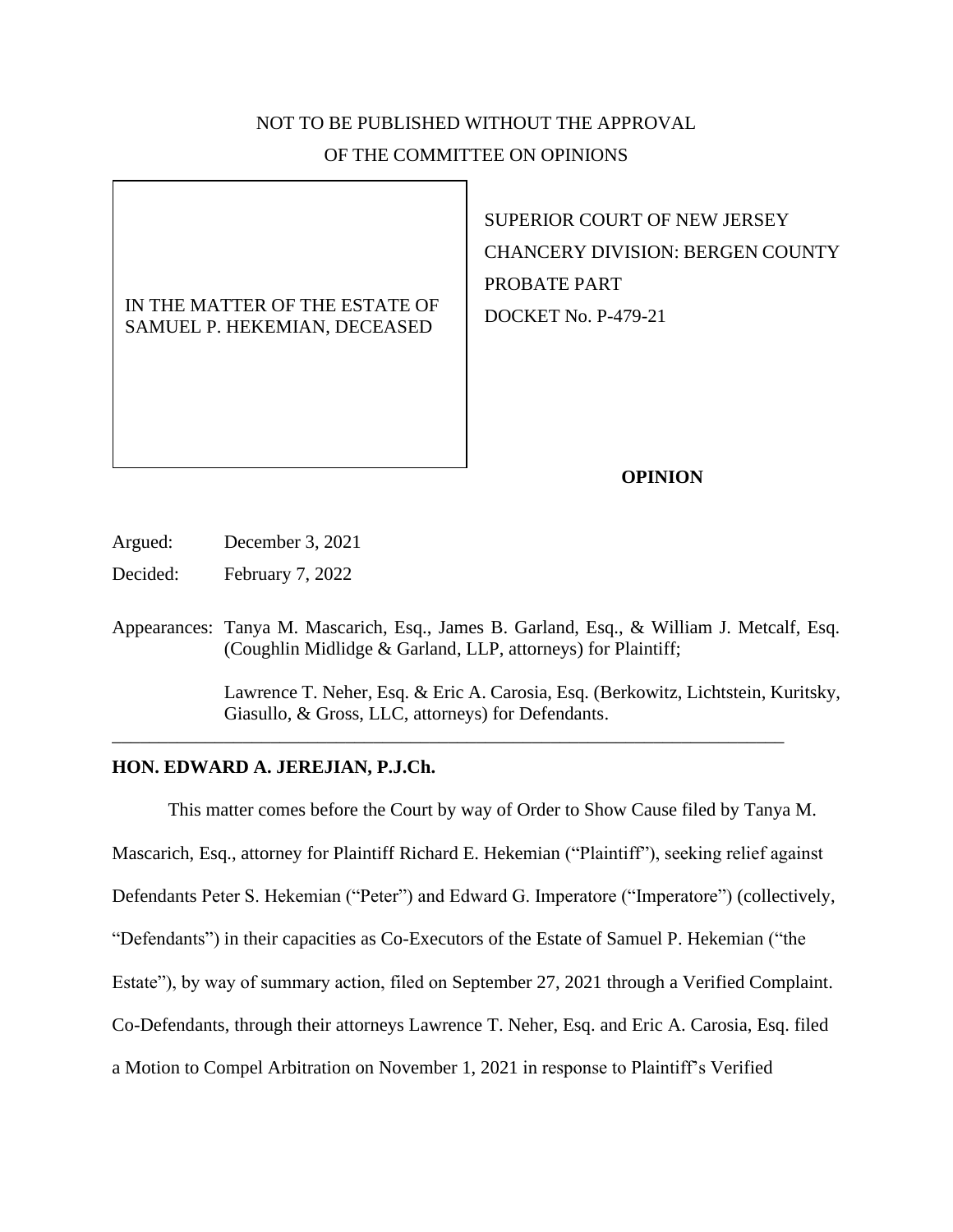Complaint seeking to (i) dismiss Plaintiff's Verified Complaint with prejudice for lack of subject matter jurisdiction and (ii) direct Plaintiff to pursue his claims by way of binding arbitration. Plaintiff opposed the motion through a formal brief filed November 5, 2021. Co-Defendants filed a letter brief in reply to Plaintiff's opposition on November 24, 2021. The Court heard argument on the Motion to Compel Arbitration on December 3, 2021.

#### **BACKGROUND**

Samuel P. Hekemian ("Decedent") died on August 21, 2018. Pl. Compl. ¶ 4. The Decedent's surviving immediate family members are his wife Sandra Hekemian and their four sons: Plaintiff Richard, Defendant Peter, Jeffrey Hekemian, and Mark Hekemian. Pl. Compl. ¶ 5.

Prior to his death, Decedent created a Last Will and Testament ("LWT") dated August

27, 2002. Pl. Compl. ¶ 4. The terms of the LWT name Defendant Peter and Co-Defendant

Imperatore (a longtime friend, family advisor, and attorney) as Co-Executors and Co-Trustees

("Co-Executors"). Pl. Compl. ¶ 11.

Pursuant to the terms of the LWT several trusts were to be created: (a) a Credit Shelter Trust, (b) a Generation Skipping Marital Trust, and (c) a Residuary Martial Trust (collectively, "Trusts"). Pl. Compl. ¶ 12-15. The LWT also contains a comprehensive arbitration clause. See Defs. Br. at 1. Article Seventeenth of the LWT states:

"SEVENTEENTH: Any dispute regarding the interpretation this Will and the trusts created hereunder, or arising out of administration by the executors and/or others acting hereunder in a fiduciary or other capacity, shall be submitted for settlement by arbitration, in the following manner: (A) Any interested party may initiate arbitration by giving written notice by certified mail to the executors and/or trustees of the intention to arbitrate the dispute. Such notice shall explain the nature of the dispute and any remedy or remedies sought. If the party initiating such arbitration and the executors and/or trustees shall be unable to agree upon a single arbitrator within sixty (60) days of the mailing of the notice to arbitrate, each of them may designate his or her own arbitrator (with the executors and/or trustees to designate one and only one arbitrator for the executors and/or trustees, collectively), none of whom shall be an interested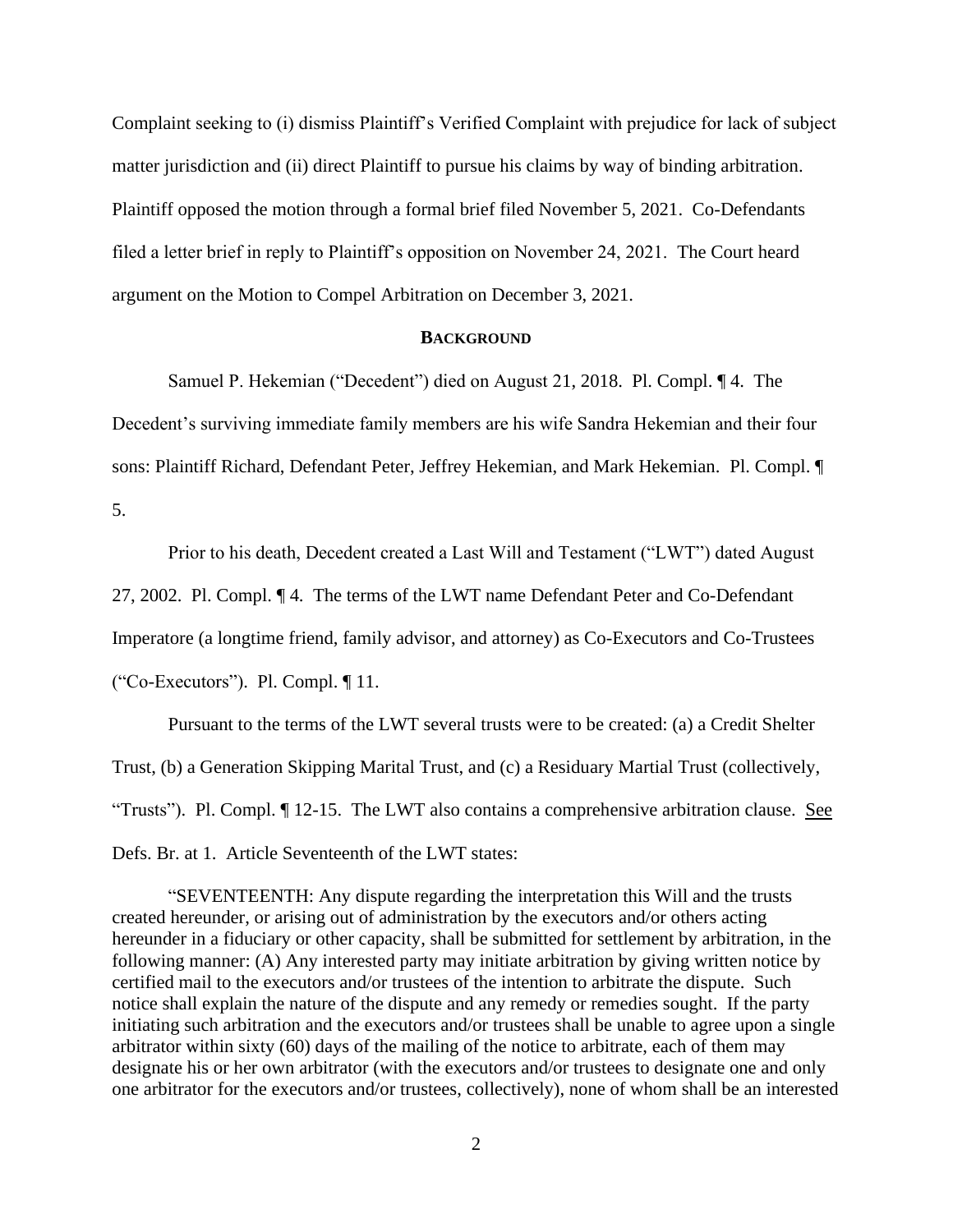party hereunder. All such designated arbitrators shall then meet and decide upon a single, mutually acceptable arbitrator to resolve the dispute serving as sole arbitrator thereof. (B) The arbitrator shall decide the dispute by applying the substantive law of the State of New Jersey. Procedures for the arbitration shall be established by agreement of the interested parties, or in the absence of such an agreement by the arbitrator. The decision of the arbitrator shall be final and binding upon all interested parties and shall not be appealable to any court of law. Costs of the arbitration shall be paid from such trust, or assessed against the parties as may be determined by the arbitrator, as part of the decision. (C) Arbitration shall be the exclusive remedy for resolving disputes concerning this Will and the trusts created hereunder, including but not limited to the administration of the Will and such trusts; provided, however, that an interested party may bring an action at law or equity to enforce any decision and/or award of an arbitrator hereunder." See Pl. Compl. at Ex. A.

The Co-Executors probated the LWT on September 13, 2018 with the Surrogate of Bergen County. Defs. Br. at 3. The provisions of the LWT have not been challenged. Id. After the LWT was probated, Plaintiff requested "an early distribution, or a loan, or combination of two, from the Trusts." Pl. Compl. ¶ 24. Plaintiff's request was denied. Pl. Compl. ¶ 25. Plaintiff subsequently filed this action to enforce his rights as a "beneficiary of the Estate Trusts" and compel a "full accounting of the Estate and Trusts established pursuant to Decedent's Will." Pl. Compl. ¶ 36.

Defendants contend that Plaintiff disregarded the Decedent's intent as set forth in Article Seventeenth of the LWT that any relief sought be addressed by way of binding arbitration. Defs. Br. at 4. Defendants argue that Plaintiff has demonstrated an acceptance of the terms of the LWT, and therefore is bound by its terms, including binding arbitration, by (i) failing to challenge the validity of the LWT and Trusts, (ii) seeking to receive the benefits of the LWT, and (iii) seeking an accounting in his capacity as a beneficiary under the LWT and Trusts. Id.

Nonetheless, the ultimate issue in this case is whether a will can contain an arbitration clause.

Plaintiffs argue that an arbitration provision in a will has no legal effect in New Jersey, and therefore the Article Seventeenth provision in Decedent's LWT is not enforceable.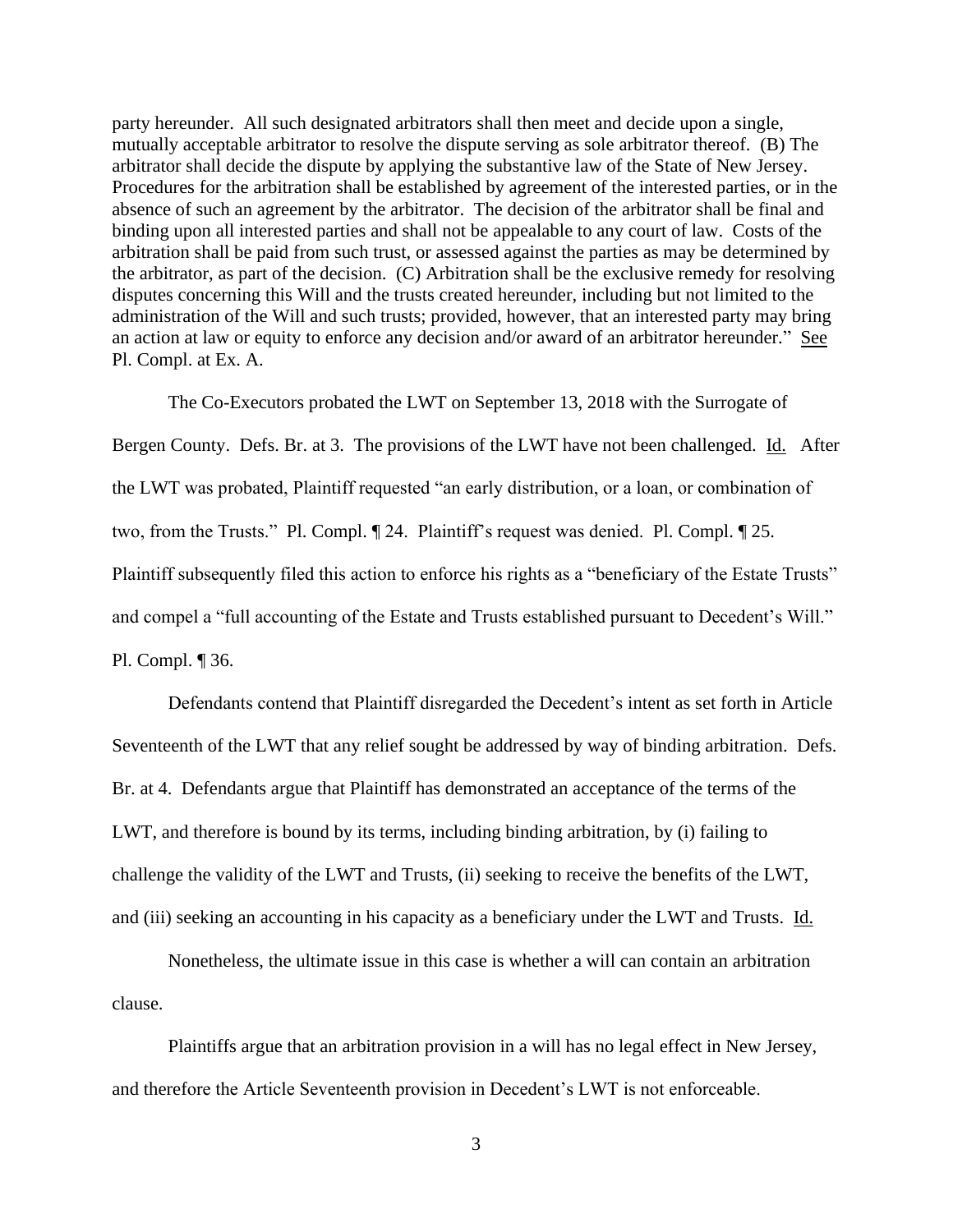Defendants argue that the arbitration provision in Decedent's LWT is demonstrative of donative intent and that Decedent explicitly desired that any disputes regarding his LWT be resolved via arbitration.

#### **ANALYSIS**

The affirmative policy of the state of New Jersey favors arbitration as a mechanism for resolving disputes. See Billing v. Buckingham Towers Condo. Ass'n, 287 N.J. Super. 551, 564 (App. Div. 1996) ("litigation ought to be a last resort, not a first one").

Additionally, there is ample case law in this state that discusses New Jersey's "strong public policy . . . favoring arbitration . . ." See Marchak v. Claridge Commons, Inc., 134, N.J. 275, 281 (1993) ("arbitration is a favored form of relief"); <u>see also Alamo Rent a Car, Inc. v.</u> Galarza, 306 N.J. Super 384, 389 (App. Div. 1997); Hojnowski v. Vans State Park, 187 N.J. 323, 342 (2006) ("arbitration is a favored means of dispute resolution"); Bruno v. Mark MaGrann Assoc., 388 N.J. Super 539, 545 (App. Div. 2006) (noting New Jersey courts have long recognized a strong public policy favoring arbitration); Hirsch v. Amper Fin. Servs. LLC, 215 N.J. 174, 186 (2013) (noting courts "are mindful of the strong preference to enforce arbitration agreements, both at the state and federal level").

Moreover, a hallmark principle that guides probate matters in New Jersey is that a decedent's intentions are to be honored and effectuated. N.J.S.A. 3B:3-33.1 ("the intention of a testator as expressed in his will controls the legal effects of his dispositions").

Therefore, Defendants argue that because of (1) New Jersey's strong public policy preference for arbitration and (2) the fact that the Decedent in the instant case inserted an arbitration clause in his will evidencing donative intent, this Court must find Decedent's arbitration clause enforceable to compel this dispute to arbitration.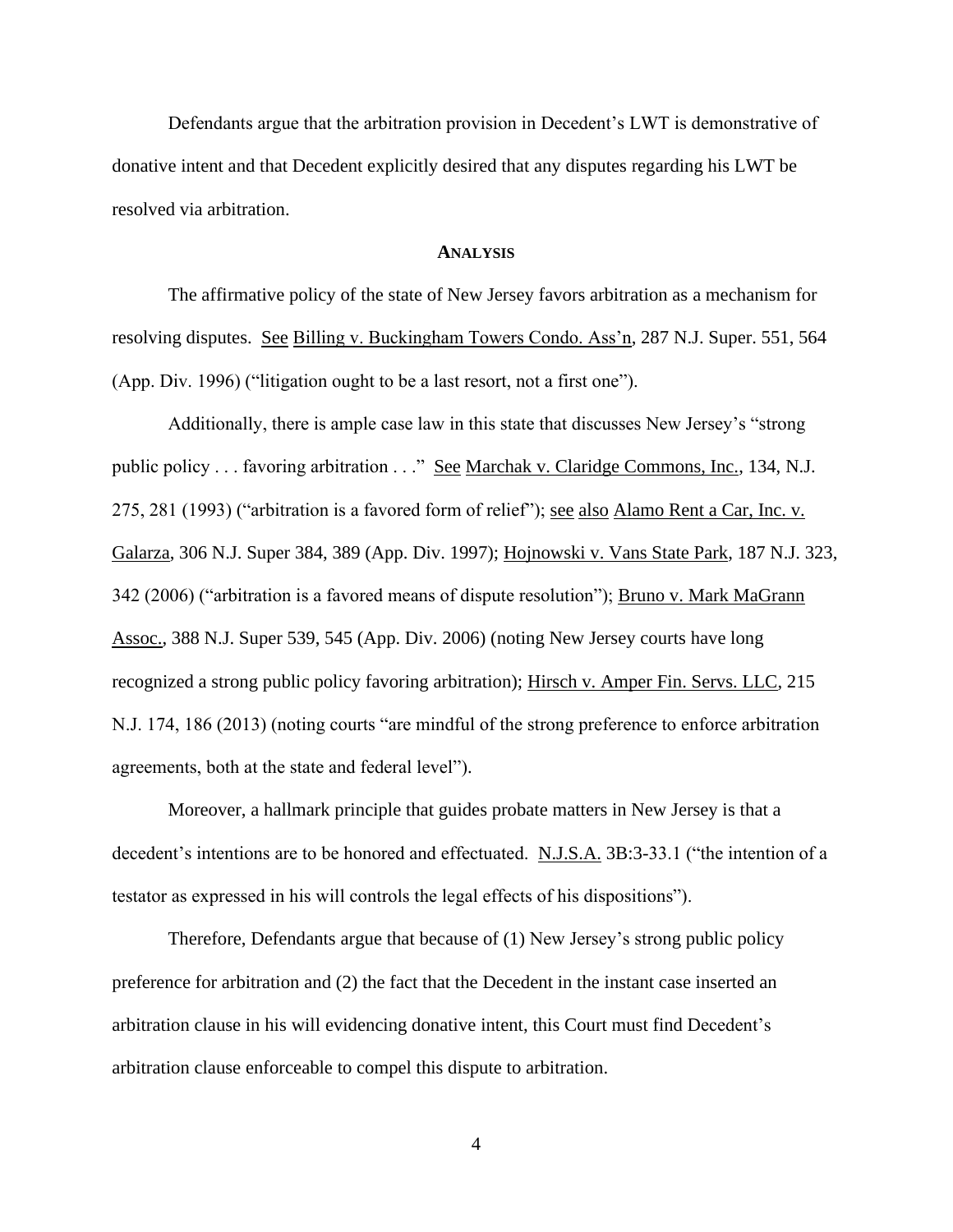With respect to the preference for arbitration, Defendants argue that the Decedent anticipated the possibility that disputes might arise during the administration of his LWT and Trusts, and that Article Seventeenth is a purposefully crafted procedure which states arbitration is the mechanism for resolving disputes regarding Decedent's Estate. Specifically, Defendants point to the language in Article Seventeenth of Decedent's LWT that "arbitration shall be the *exclusive remedy* for resolving disputes concerning [the] will." <u>See</u> Pl. Compl. at Ex. A (emphasis added).

Furthermore, Defendants argue that Decedent intended to have disputes concerning his Estate resolved via arbitration. In this regard, Defendants cite the law of other jurisdictions, such as Texas, to attempt to convince this Court that an arbitration provision in a testamentary instrument must be found enforceable in New Jersey. More specifically, Defendants cite the Supreme Court of Texas case Rachal v. Reitz to substantiate their claim despite acknowledging that "there is no authority in New Jersey which directly addresses the enforceability of a testamentary instrument's arbitration clause against a beneficiary thereunder." See Rachal v. Reitz, 403 S.W.3d 840 (2013).

Rachal, which found that arbitration provisions in testamentary instruments are enforceable in Texas, holds that there are two key reasons for why this must be the case. First, the Texas Supreme Court found that under direct benefits estoppel, if a beneficiary seeks to obtain benefits from or otherwise enforce the testamentary instrument, then the beneficiary is bound by its terms. Second, under donative intent principles, the decedent's right to require beneficiaries to submit to arbitration must be upheld by the courts to validate the decedent's intent.

In Rachal, a trustee was sued by a trust beneficiary for failing to account to the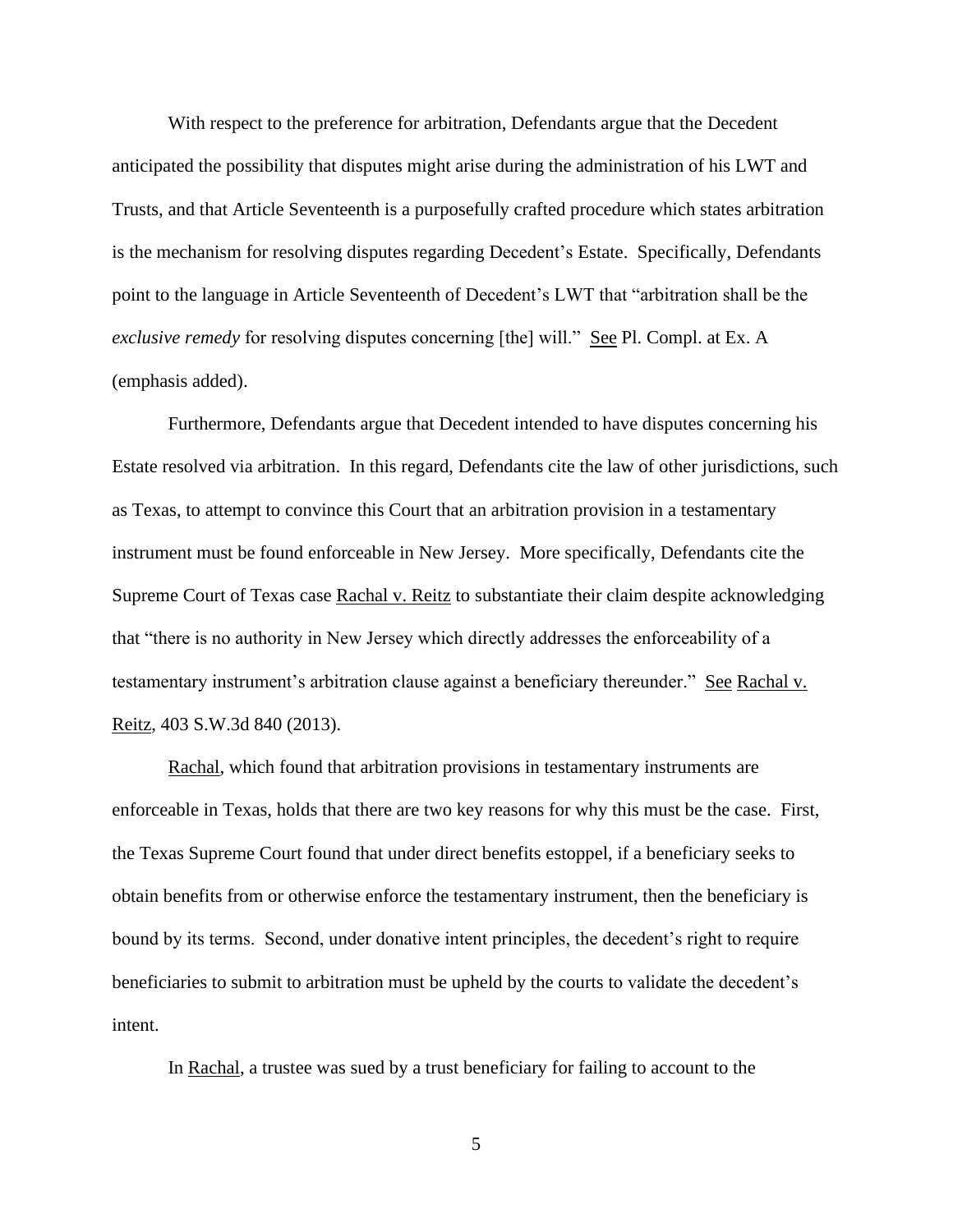beneficiary. Id. at 847. The trust instrument contained a mandatory arbitration provision, and the trustee sought to compel arbitration based on this provision. Id. at 842. The Texas Appellate Court denied the request, stating that binding arbitration must be the product of an enforceable contract between the parties which did not exist in the trust context. Id. at 843. However, the Texas Supreme Court reversed the lower court and ruled that the arbitration provision was valid. Id. at 842.

In reaching its decision, the Texas Supreme Court argued several points.

First, the Court argued that, in Rachal, the decedent's intent was to resolve disputes via arbitration, and Texas courts "endeavor to enforce trusts according to the settlor's intent." Id. at 844.

Second, the Texas Supreme Court found that a contract was not necessary for an arbitration clause to be valid, only an "agreement" was. Id. at 845. As part of its analysis on this issue, the Court said that under direct benefits estoppel, a non-signatory to an arbitration agreement can be found to have assented to the arbitration provision when the "party has obtained or is seeking substantial benefits under an agreement" Id.

The Court further explained that since a beneficiary is free to challenge a trust or disclaim their interest, the beneficiary "may opt out of the arrangement proposed by the settlor," but a beneficiary who attempts to enforce rights that would not exist without the trust manifests his or her assent to the trust's terms, including arbitration clauses. Id. at 847. Thus, the Court found that the trust arbitration provision in Rachal was enforceable against the beneficiary who "sought the benefits granted to him under the trust and sued to enforce the provisions of the trust."  $\underline{Id}$ .

In addition to Rachal, Defendants argue that even though New Jersey courts have not directly addressed the issue of direct benefits estoppel as applied in Rachal, New Jersey has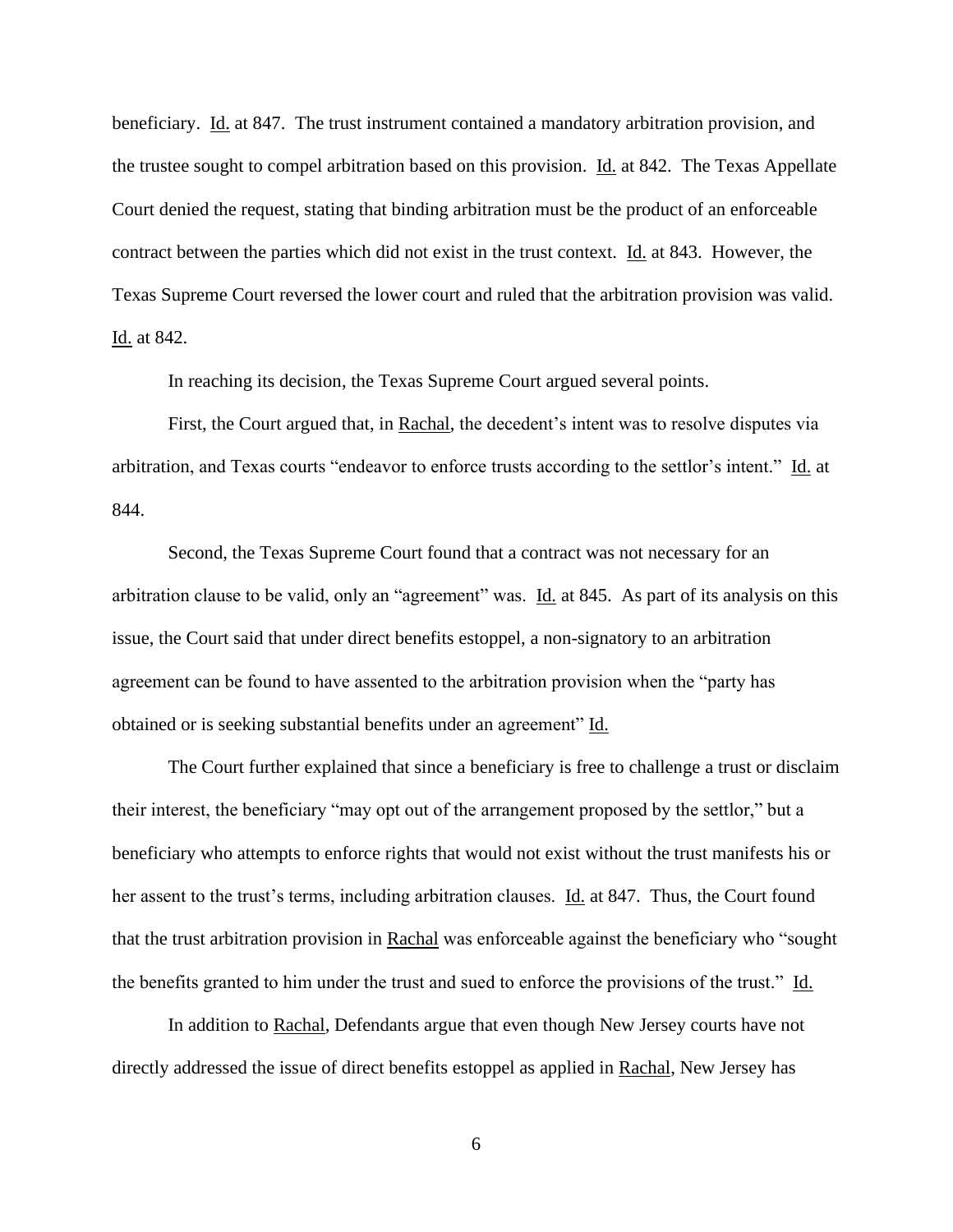compelled a non-signatory to arbitrate when the non-signatory "engaged in conduct, either intentional or under circumstances that induced reliance, and that [the parties seeking to compel arbitration] acted or changed their position to their detriment." See Hirsch v. Amper Fin. Servs., LLC, 215 N.J. 174, 189 (2013) (quoting Knorr v. Smeal, 178 N.J. 169, 178 (2003)).

In other words, Defendants argue that detrimental reliance may be found where a nonsignatory has embraced the agreement or has, or sought to obtain, benefits flowing from it. See E.I DuPont de Nemours and Co. v. Rhone Poulenc Fiber and Resin Intermediates, S.A.S., 269 F.3d 187, 200 (2001) ("[i]n the arbitration context, the doctrine [of equitable estoppel] recognizes that a party may be estopped from asserting that the lack of his signature on a written contract precludes enforcement of the contract's arbitration clause when he has consistently maintained that other provisions of the same contract should be enforced to benefit him.").

Thus, Defendants maintain that the equitable estoppel doctrine "prevents a non-signatory from 'cherry picking' the provisions of a contract that it will benefit from and ignoring other provisions that don't benefit it or that it would prefer not to be governed by (such as an arbitration clause)." See Facta Health, Inc. v. Pharmadent, LLC, 2020 WL 5957619, at \*3 (D.N.J. Oct, 8, 2020).

Applying the above case law to the facts in the instant case, Defendants argue that Plaintiff's claim here is grounded in his efforts to obtain benefits under the LWT and Trusts. They cite the fact that Plaintiff, on September 10, 2020, wrote Defendants "I hereby formally request a distribution from the Credit Shelter Trust and/or loan from the Credit Shelter Trust, Generational-Skipping Marital Trust and/or Residual Martial Trust." See Pl. Compl. at Ex. B.

Additionally, Defendants point to the fact Plaintiff made numerous statements which show he sought to avail himself of the benefits under the LWT and Trusts. See Pl. Compl. ¶ 23-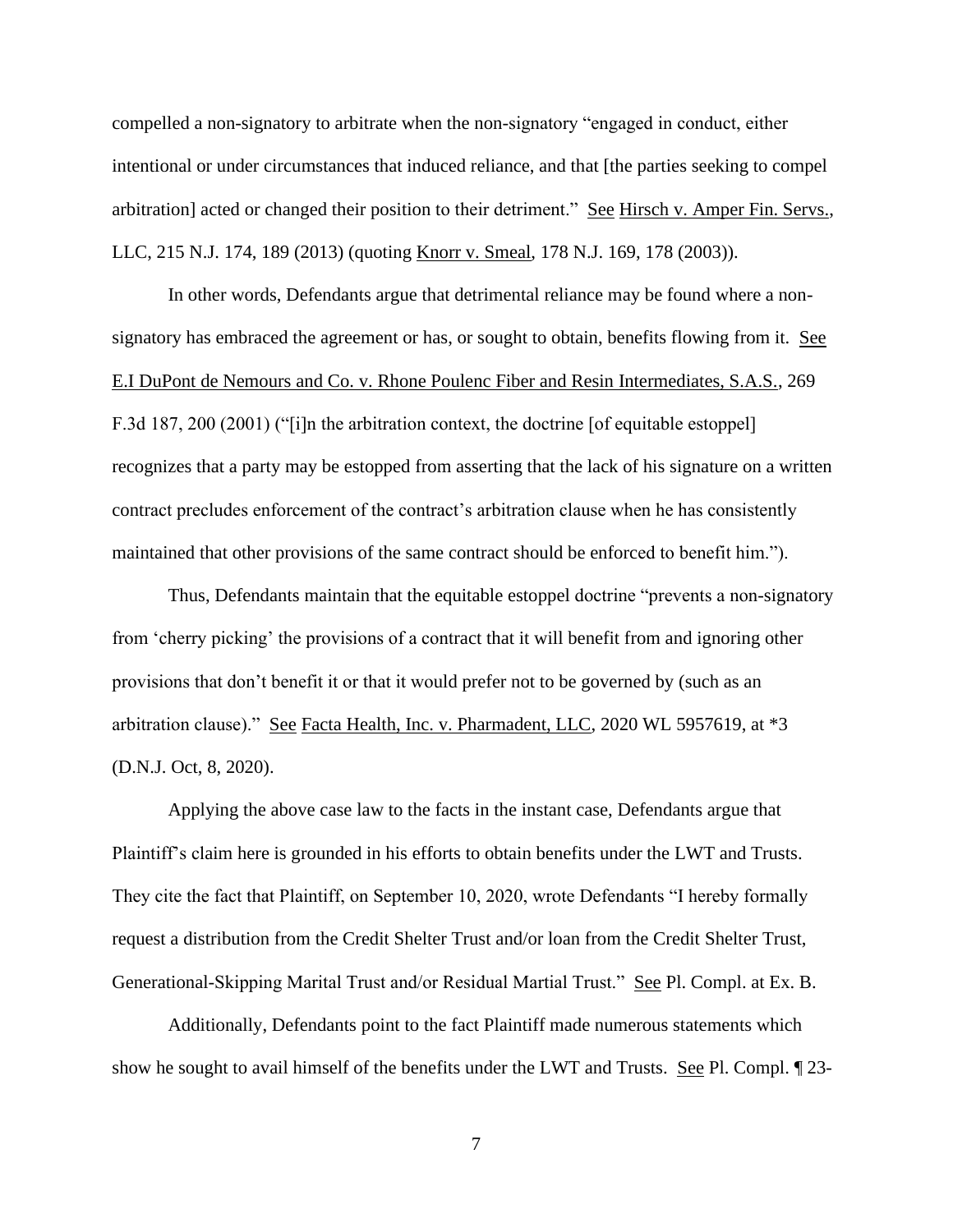28 (noting that Plaintiff requested distributions from the Decedent's Estate). Defendants also note that Plaintiff is a beneficiary/contingent remainder beneficiary under the LWT and Trusts. Pl. Compl. ¶ 36.

Since Plaintiff never disclaimed his interest in the LWT and Trusts, Defendants contest the fact that Plaintiff is seeking a formal accounting. They believe that to allow Plaintiff to pursue a beneficial interest under the LWT and Trusts, "yet repudiate the Decedent's arbitration requirement," would "create the type of unfairness and injustice that the doctrine of equitable estoppel was precisely designed to prevent." See Facta, supra, 2020 WL 5957619, at 3<sup>\*</sup> (D.N.J. Oct. 8, 2020).

On the other hand, Plaintiff argues that if this Court is to consider whether an arbitration clause in a will is binding on the beneficiaries of that will, it would be considering a matter of first impression. No court in New Jersey has addressed the issue of whether an arbitration clause in a will is valid or enforceable, and the legislature has not enacted any statute permitting arbitration clauses in wills and trusts.

In countering Defendants' claims, Plaintiff states that Rachal has no precedential value to a New Jersey court. Additionally, Plaintiff argues that the Rachal case involved an *inter vivos* trust, not a will, and therefore the facts of Rachal do not apply to the instant case. Plaintiff further argues that in Rachal, the beneficiary received benefits from the trust, whereas Plaintiff here has received no such benefits.

Moreover, Plaintiff counters Defendants' contentions regarding arbitration being a favored method of resolution in New Jersey. See Kimm v. Blisset, LLC, 388 N.J. Super. 14, 25 (App. Div. 2006) ("Although arbitration is traditionally described as a favored remedy, it is, at its heart, a creature of contract."); <u>see also Atalese v. U.S. Legal Services Group, L.P.</u>, 219 N.J.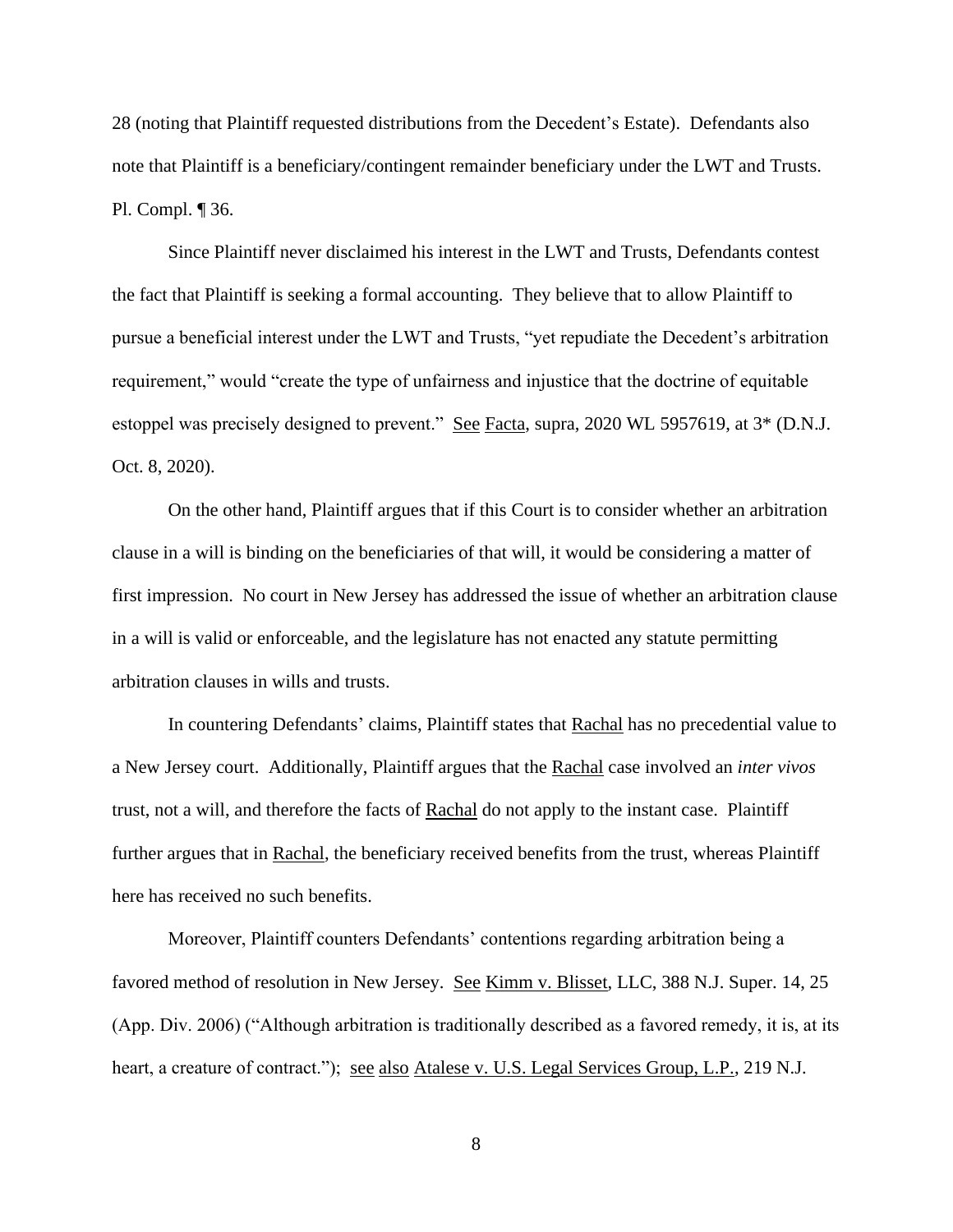430, 442 (2014) (noting that parties may not be compelled "to arbitrate when they have not agreed to do so" (quoting Volt Information Sciences v. Board of Trustees of Leland Stanford Jr. Univ., 489 U.S. 468, 478 (1989)).

Plaintiff argues that arbitration is a remedy of a contractual nature, and that mutual assent is a necessary prerequisite for enforcement of an arbitration agreement. Plaintiff states that there can be no mutual assent to arbitrate when parties have not agreed to do so. See Atalese, 219 N.J. at 442. Plaintiff believes that there is no mutual assent present in the instant case because the Decedent's will represents a statement of one individual's testamentary intent, rather than a reflection of consensual agreement between parties.

Furthermore, Plaintiff believes Defendant cannot prevail on an estoppel theory because they have failed to establish Plaintiff engaged in conduct that induced their reliance such that they acted or changed their position to their detriment. Plaintiff points out Defendants' argument that when a non-signatory to an agreement has obtained benefits from such an agreement, detrimental reliance is satisfied such that the non-signatory can be compelled to arbitrate pursuant to the provision in the agreement. However, Plaintiff reiterates that he has not received any benefits under Decedent's will, and therefore, cannot be said to have met the detrimental reliance standard.

Lastly, Plaintiff argues he is only seeking an accounting. Plaintiff points to Article Sixteenth of the LWT which states that a fiduciary "may submit the account to a court for approval and settlement." See Pl. Compl. at Ex. A. Plaintiff reads Article Sixteenth to provide a mechanism for an accounting that beneficiaries can approve without the need for judicial intervention.

In assessing the various arguments raised by both parties, comparison can be drawn to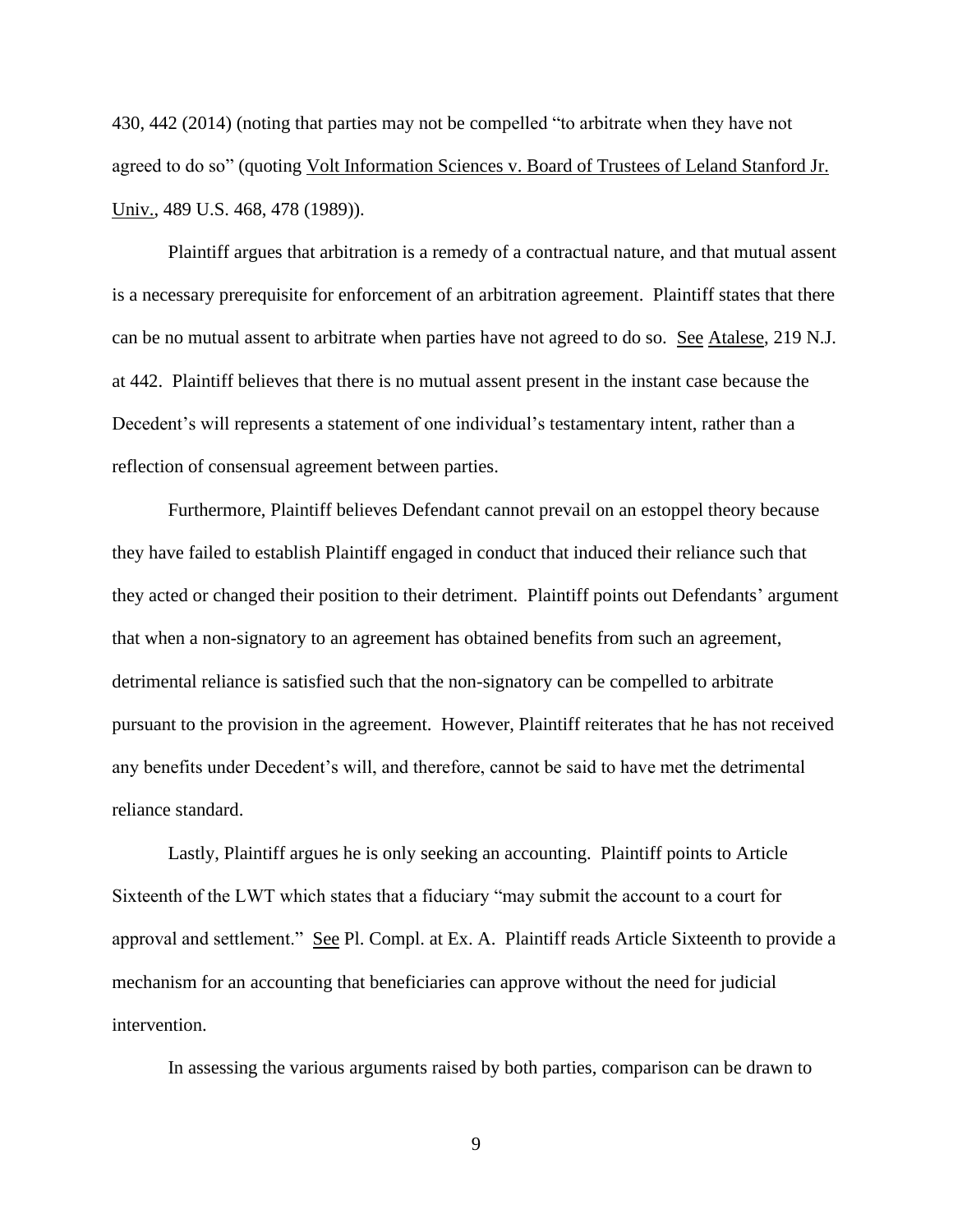that of an *in terrorem* clause. An *in terrorem* clause provides that a contestant forfeits any gift made to him in the event a contest or challenge is instituted against the will. See Michael R. Griffinger, et al., N.J. Estate & Trust Litigation, § 5-5:3.9a, at 257 (2021 ed.). An *in terrorem* clause is designed to compel compliance with the testator's wishes through fear. Id. In 1977, the New Jersey legislature, via statute, rendered *in terrorem* clauses unenforceable. Id.

The case of Haynes v. First Nat'l State Bank is instructive for how *in terrorem* clauses are interpreted in New Jersey. See Haynes v. First Nat'l State Bank, 87 N.J. 163 (1981). In Haynes, the New Jersey Supreme Court ruled that *in terrorem* clauses would not be enforced where there is probable cause to challenge the instrument. Id. at 189. Neither the judiciary nor the legislature has defined "probable cause" in the context of a will contest, but the Restatement of Property (Second) states that "a contestant's good faith belief is not enough if there was no reasonable basis for it." See Restatement (Second) Property (Donative Transfers), ¶ 9.1 comment j (1981). Thus, probable cause to bring a challenge to a will exists if a reasonable person, based on the evidence, could conclude that there is a substantial likelihood that the will challenge would be successful. See Griffinger, et al., § 5-5:3.9c, at 261.

Here, the Plaintiff has grounds to challenge the administration of the Estate. Plaintiff is a beneficiary of the Estate and the Trusts. Pl. Compl. ¶ 36. Further, Plaintiff is not asserting that the LWT is invalid, does not challenge the probate of the will, does not contest the appointment of the Defendants as Co-Executors, and is not asking for a distribution from the Estate. Plaintiff's only motivation in this action is to seek an accounting.

In his submissions, Plaintiff has shown evidence that since the time Defendants were appointed Co-Executors of the Estate and Co-Trustees of the Trusts, Plaintiff has received minimal information about the administration of the Estate. Pl. Compl. ¶ 32-34 (noting Plaintiff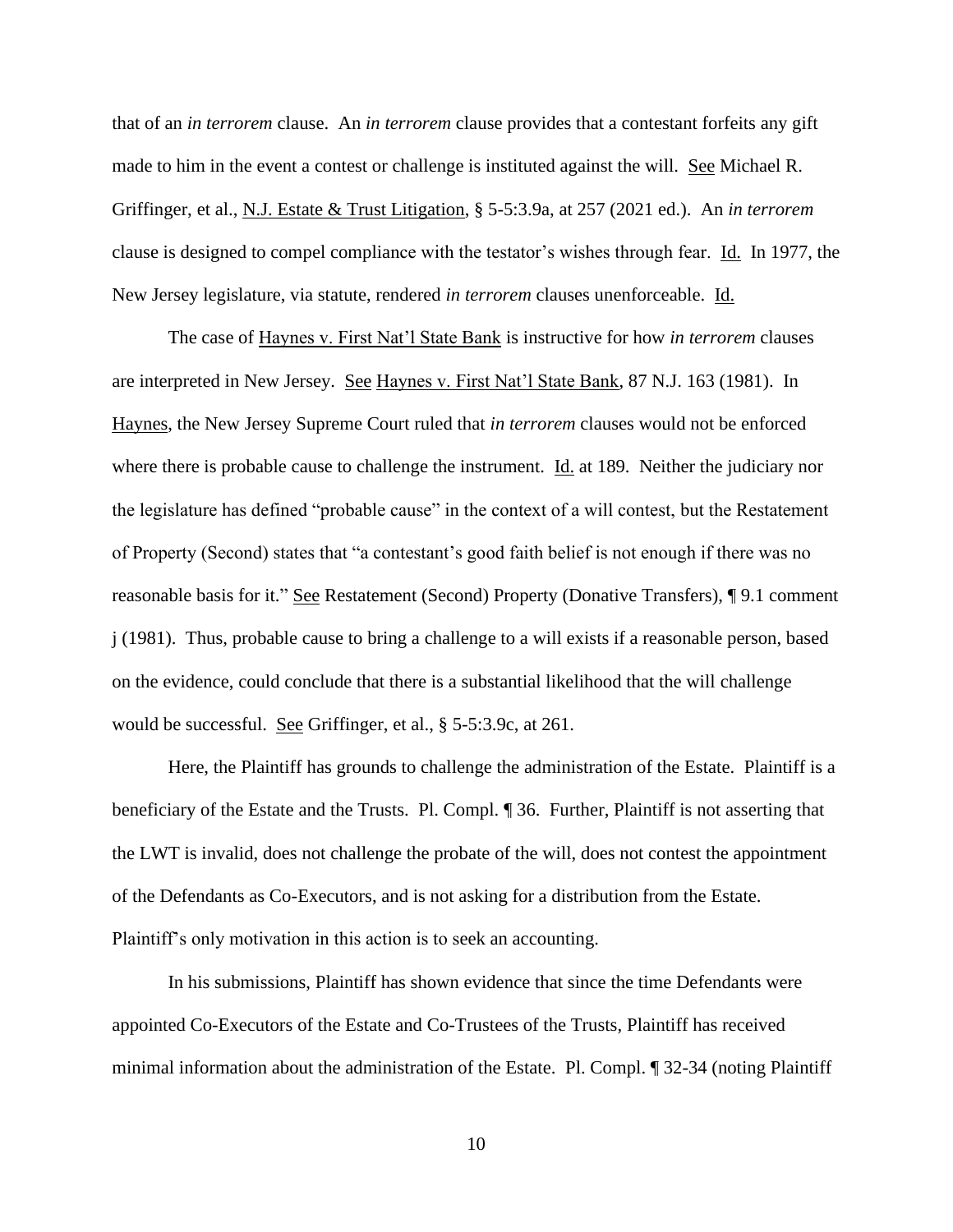has no information as to the current status of the Estate or Trusts and that Defendants have denied Plaintiff's requests for information). By failing to keep Plaintiff apprised of the affairs of the Estate, Plaintiff has elected his statutory right to receive an accounting under N.J.S.A. 3B:17-  $2^{1}$ 

Therefore, Defendants' contentions that Plaintiff is making a claim for benefits under the LWT by filing this action, and that therefore Plaintiff assents to the LWT's arbitration provision, is inapposite. Plaintiff has yet to receive any benefits from the Estate. Thus, Plaintiff filed an Order to Show Cause to seek an accounting because he is not receiving information at to the status of the Estate.

Next, in addressing the ultimate issue, the Article Seventeenth arbitration provision found in Decedent's LWT is unenforceable.

The New Jersey Arbitration Act ("Arbitration Act"), N.J.S.A. §§2A:23B-1 to 32, provides "[a]n agreement contained in a record to submit to arbitration any existing or subsequent controversy arising between the parties to the agreement is valid, enforceable, and irrevocable, except upon a ground that exists at law or in equity for the revocation of a contract." N.J.S.A. 2A:23B-6(a). However, the favored status of arbitration "is not without limits." See Garfinkel v. Morristown Obstetrics & Gynecology Assocs., P.A., 168 N.J. 124, 132 (2001).

Importantly, a court in New Jersey must first apply "state contract-law principles . . . [to determine] whether a valid agreement to arbitrate exists." See Hojnowksi, 187 N.J. at 342.

As Plaintiff correctly points out, in determining whether an arbitration agreement is enforceable, a New Jersey Court's initial inquiry must be "whether the agreement to arbitrate all,

 $1 \text{ N.J.S.A. } 3 \text{B:} 17\text{-}2$  ("[a] personal representative may settle his account or be required to settle his account in the Superior Court. Unless for special cause shown, he shall not be required to account until after the expiration of 1 year after his appointment."). Plaintiff notes that Defendants have not asserted that the requisite waiting period has not expired or that Plaintiff is not entitled to an accounting.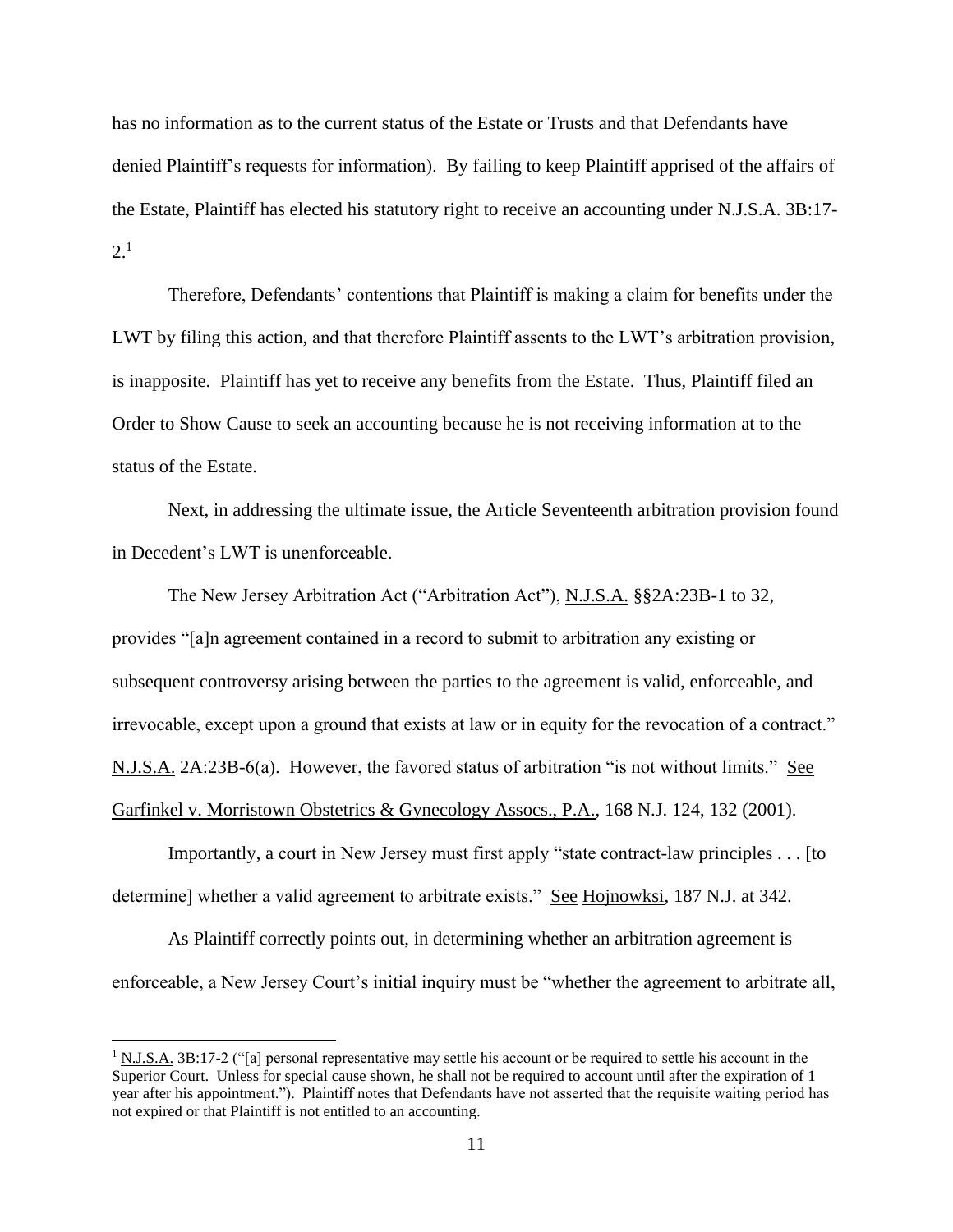or any portion of a dispute is the product of mutual assent, as determined under customary principles of contract law." Kernahan v. Home Warranty Adm'r of Fla. Inc., 236 N.J. 301, 319 (2019) (internal quotations omitted).

Here, there is a lack of mutual assent regarding the Article Seventeenth arbitration clause. The LWT is a statement of testamentary intent, not an instrument that reflects a consensual understanding between parties. In short, a will is not a contract, nor is it an agreement as defined in Rachal.

No court in New Jersey has ruled that a will is an agreement between the testator and their beneficiaries for the purposes of arbitration provisions because there lacks a consensual understanding between parties in the will context where only one party has expressed an intent to arbitrate. See In re Arbitration Between Grover & Universal Underwriters Ins. Co., 80 N.J. 221, 228 (1979) ("[i]n the absence of a consensual understanding, neither party is entitled to force the other to arbitrate their dispute.").

Therefore, on basic contract principles, the lack of mutual assent to the provision renders the provision unenforceable and Plaintiff cannot be compelled to arbitrate.

However, of perhaps greater consequence, and even assuming the LWT was found to constitute an agreement or a contract, the Article Seventeenth arbitration provision fails to apprise Plaintiff of his right to sue, and Plaintiff has no opportunity to expressly waive this right.

Underlying arbitrability is the fundamental principle that a party must agree to submit to arbitration. See Garfinkel, 168 N.J. at 132 ("The point is to assure that the parties know that in electing arbitration as the exclusive remedy, they are waiving their time-honored right to sue." (internal quotation marks omitted)).

New Jersey case law is clear that for an arbitration clause to be valid, there must be a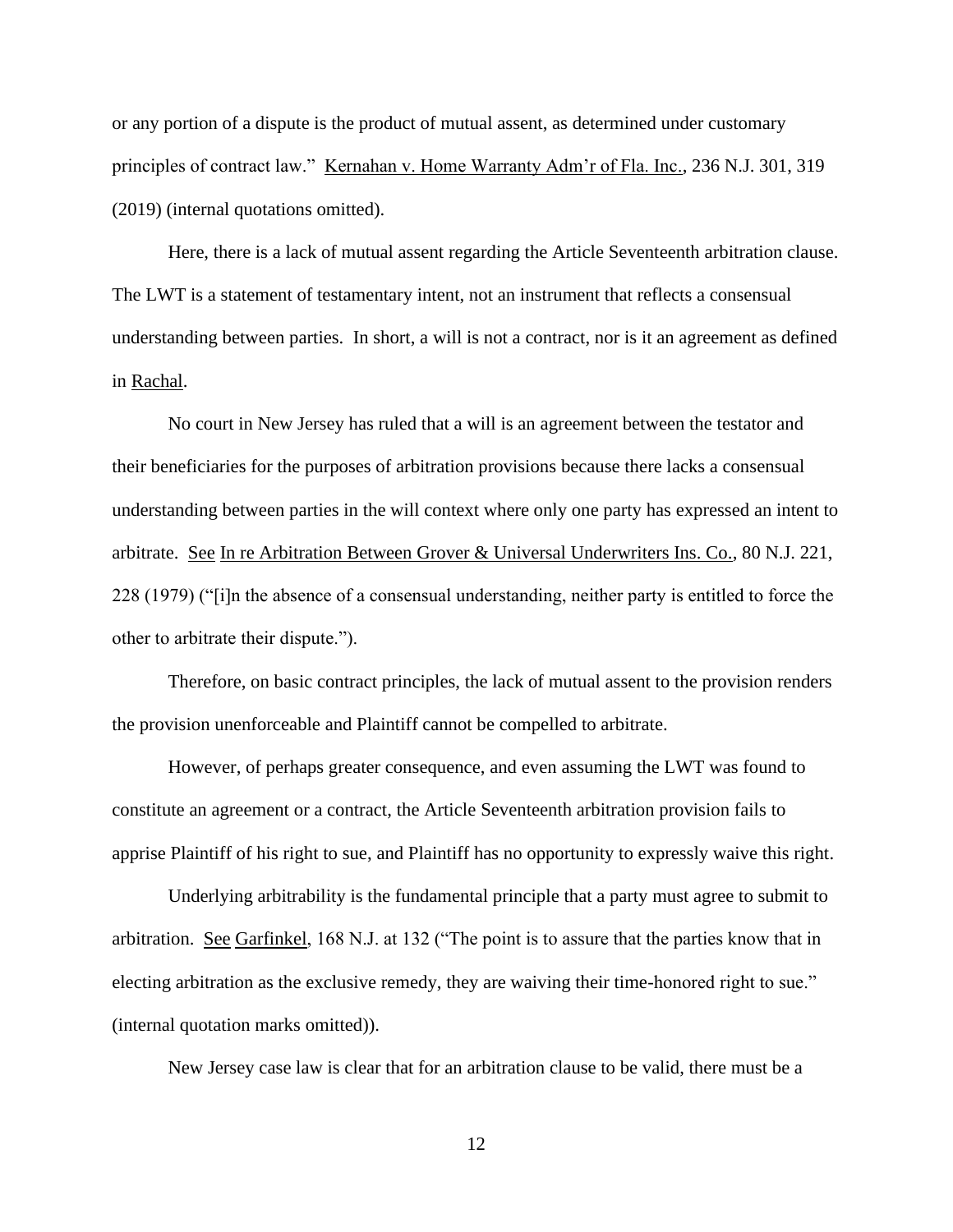clear waiver of the right to sue.

In Atalese, the New Jersey Supreme Court stated that "[a]n arbitration clause, like any contractual clause providing for the waiver of a constitutional or statutory right, must state its purpose *clearly and unambiguously*." Atalese, 219 N.J. at 430 (emphasis added). Moreover, an arbitration clause "at least in some general and sufficiently broad way, must explain that the plaintiff is giving up her right to bring her claims in court." Id. at 447; see also Kleine v. Emeritus of Emerson, 445 N.J. Super. 545, 550 (App. Div. 2016) (emphasizing the language from Atalese that "it is well established that the party from whom an arbitration clause has been extracted must "clearly and unambiguously" agree to a waiver of the right to sue.").

Additionally, the New Jersey Supreme Court recently affirmed the Atalese interpretation of enforceability when it held that an enforceable arbitration agreement "clearly and unmistakably informs the parties that . . . final and binding arbitration will take the place of a jury or other civil trial." Flanzman v. Jenny Craig, Inc., 244 N.J. 119, 137-38 (2020).

Applying the foregoing to the instant case, the Article Seventeenth provision in Decedent's LWT does not allow Plaintiff to avail himself to the court process. A litigant's right to avail themselves to the court process is so important that any court scrutinizing an arbitration clause in an agreement must determine that any party subject to the arbitration clause is apprised of their rights.

Lastly, Defendants' argument that detrimental reliance is found where a non-signatory has embraced the agreement or sought to obtain benefits flowing from it is misguided.

New Jersey case law is guided by the principle that unless both parties are signatories to the agreement, one party may not compel the other party to arbitrate unless the benefits of the underlying arbitration agreement have extended to the non-signatory party "based on the